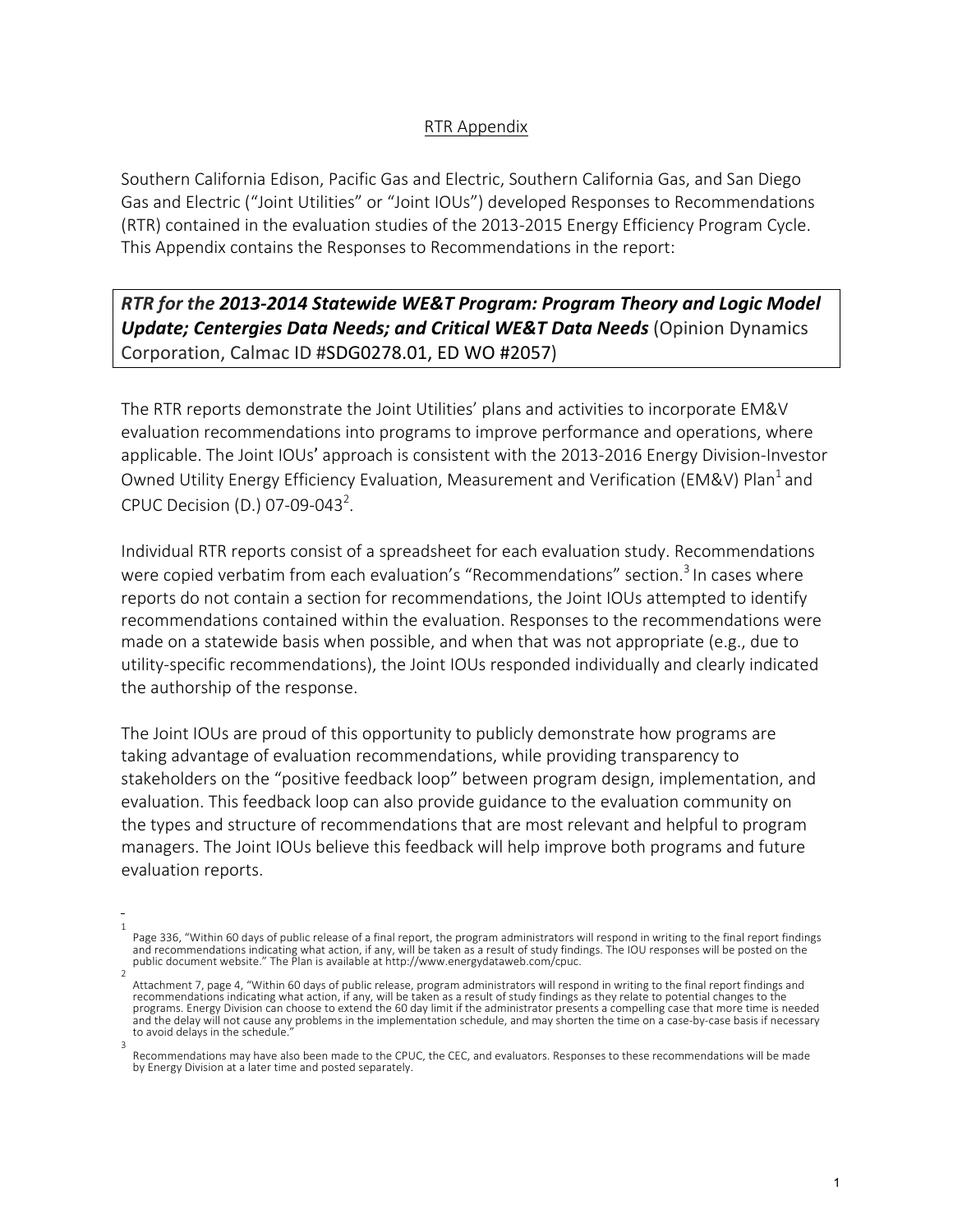# Response to Recommendations (RTR) in Impact, Process, and Market Assessment Studies

http://calmac.org/publications/2013-2014 WET PTLM and Critical Data Gap Assessment.pdf Study Title: 2013-2014 Statewide WE&T Program: Program Theory and Logic Model Update; Centergies Data Needs; and Critical WE&T Data Needs **Program:**  WE&T **Author:** Opinion Dynamics Corporation **Calmac ID:** SDG0278.01 **ED WO:**  2057 Link to Report:

#### **Disposition Notes (e.g. Description of specific program change or Reason for rejection or Under further review)**

The statewide WE&T program strives to provide  $\alpha$  a training portfolio that prioritizes offerings based on marketplace and industry trends, needs, demands and opportunities. This  $|$ portfolio should include both "skills building" and "market building" offerings that are  $\vert$ meaningful and relevant to the intended audience. We also believe the definition and measurement of "skills building" and "market building" should be consistent and measurable  $\frac{1}{10}$  for the statewide IOU WE&T programs. These two categories should be complemented by other categories to best describe classes, content and audience. The balance of "skills building", "market building", or any other categories should be based on regional needs. It is possible for the same training class to offer "skill building" as well as "market building" information in a single design. The IOUs will continue to assess market conditions and deliver  $\alpha$  balanced training portfolio according to the  $|$ criteria outlined in this response.

| Item#        | Page    | <b>Findings</b>                                                                                                                                                                                                                                                                                                                                                                                                                                                                                                                                                                                  | <b>Best Practice / Recommendations</b>                                                                                                                                                                                                                                                                                                                                                                                                                                                                                                                                                                                                                                                                                             | <b>Recommendation</b><br><b>Recipient</b> | <b>Disposition</b><br>(Accepted, Rejected, |
|--------------|---------|--------------------------------------------------------------------------------------------------------------------------------------------------------------------------------------------------------------------------------------------------------------------------------------------------------------------------------------------------------------------------------------------------------------------------------------------------------------------------------------------------------------------------------------------------------------------------------------------------|------------------------------------------------------------------------------------------------------------------------------------------------------------------------------------------------------------------------------------------------------------------------------------------------------------------------------------------------------------------------------------------------------------------------------------------------------------------------------------------------------------------------------------------------------------------------------------------------------------------------------------------------------------------------------------------------------------------------------------|-------------------------------------------|--------------------------------------------|
|              |         |                                                                                                                                                                                                                                                                                                                                                                                                                                                                                                                                                                                                  |                                                                                                                                                                                                                                                                                                                                                                                                                                                                                                                                                                                                                                                                                                                                    |                                           |                                            |
| $\mathbf{1}$ | $1 - 2$ | The new Centergies Logic Model in this report<br>shows how the Centers' current activities and<br>strategies support traditional and new program<br>goals. The activities are divided into two parts.<br>One set of activities supports the traditional<br>goals of the Centers, and the second set<br>supports the newer goals generated by the CA<br>Strategic Plan and the Needs Assessment.<br>However, there is no indication in the theory or<br>model currently to determine the relative<br>importance of the traditional versus new<br>program goals to the State or to the rate payer. | Policy direction needed to guide level of<br>emphasis for skills building and market<br><b>building:</b> The Centergies program has expanded<br>its activities to address new goals; however it is<br>uncertain at this time how much of an emphasis<br>should be placed on the new goals versus the<br>traditional goals. The program needs policy<br>direction to help them determine how much of<br>an emphasis to place on skills building versus<br>market building.<br>Currently the program activities allocate 45% to<br>skills building and 55% to market building. The<br>IOU program team should be involved in<br>determining the level of emphasis that should<br>be placed on these two critical foci. This decision | <b>IOUs and CPUC</b>                      | or Other)<br>Accepted w/<br>Modifications  |
|              |         |                                                                                                                                                                                                                                                                                                                                                                                                                                                                                                                                                                                                  | will also require that clear criteria for each focus<br>are well-defined                                                                                                                                                                                                                                                                                                                                                                                                                                                                                                                                                                                                                                                           |                                           |                                            |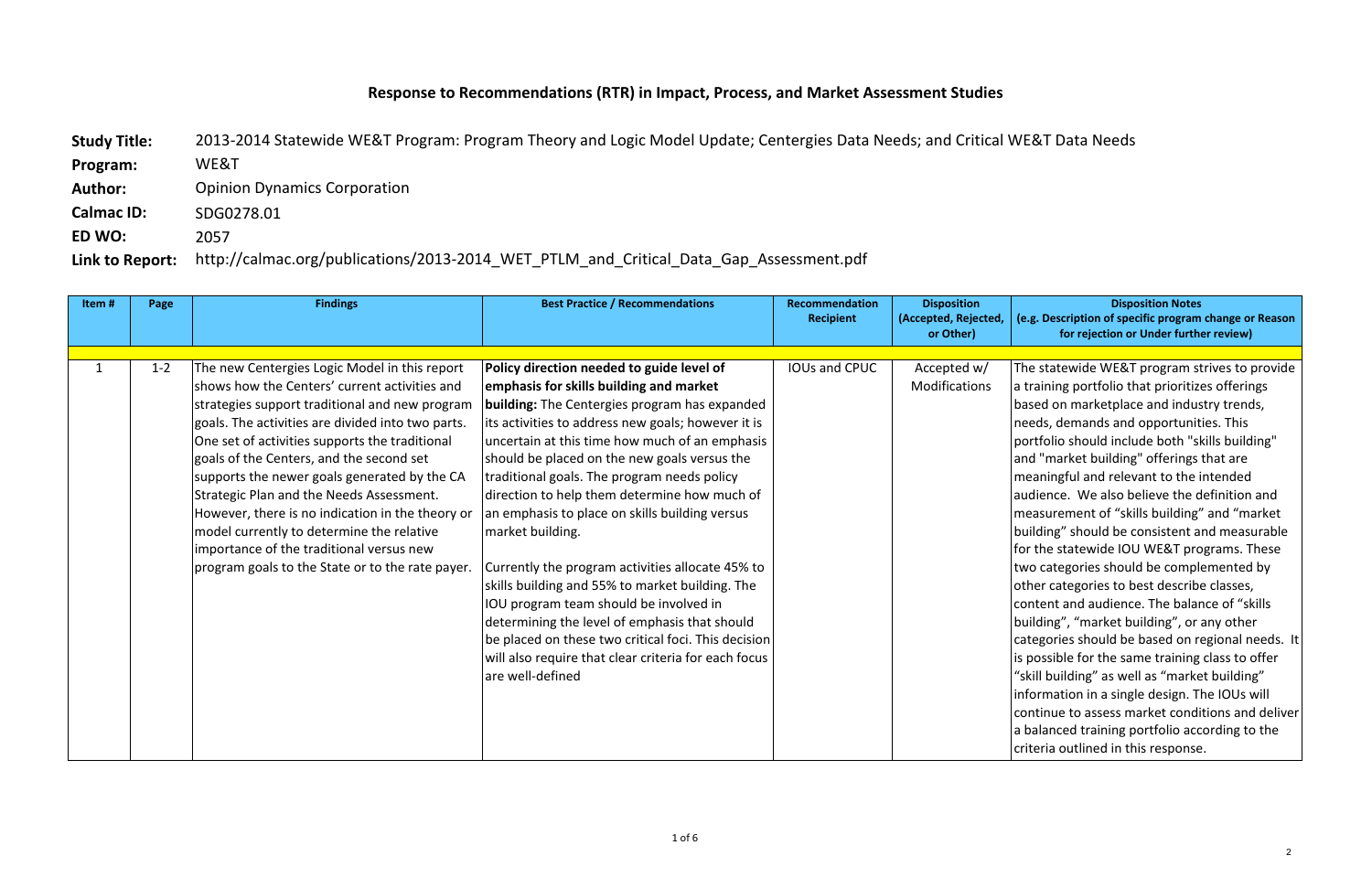WE&T does need better metrics, however feels that the number of classes, even distinguished between skills and market building, is limiting and provides minimal insight into impact of activities. The IOUs support outcome oriented research and performance metrics, such as  $\epsilon$  expected learning level, and acheivement of  $\vert$ identified learning goals. More exploration is needed to uncover any potential increase to program cost to undertake these new tracking and research activities, and the IOUs welcome discussing this with the CPUC.

The IOUs agree that collecting additional  $\alpha$  program participant information can be useful and meaningful in helping inform and support  $W$ E&T program design and implementation.  $However$ , before determining collection criteria,  $\vert$ additional consideration is needed to determine which data is most valuable, the most effective collection method, and potential barriers to customer participation. Determination of "Employment Status" is a potential barrier to  $\alpha$  participation, and will not be included in the registration data collected by the IOU WE&T Program teams. A mechanism to evaluate the collected data and to maintain integrity of the  $\vert$ information should be implemented consistently throughout the IOU programs. The IOUs welcome discussing this with the CPUC.

| Item#          | Page           | <b>Findings</b>                                                                                                                                                                                                                                                                                                                                                                                                                                                                                                                                                                                                                                                                                | <b>Best Practice / Recommendations</b>                                                                                                                                                                                                                                                                                                                                                                                                                                                                                                                                                          | <b>Recommendation</b> | <b>Disposition</b>                |
|----------------|----------------|------------------------------------------------------------------------------------------------------------------------------------------------------------------------------------------------------------------------------------------------------------------------------------------------------------------------------------------------------------------------------------------------------------------------------------------------------------------------------------------------------------------------------------------------------------------------------------------------------------------------------------------------------------------------------------------------|-------------------------------------------------------------------------------------------------------------------------------------------------------------------------------------------------------------------------------------------------------------------------------------------------------------------------------------------------------------------------------------------------------------------------------------------------------------------------------------------------------------------------------------------------------------------------------------------------|-----------------------|-----------------------------------|
|                |                |                                                                                                                                                                                                                                                                                                                                                                                                                                                                                                                                                                                                                                                                                                |                                                                                                                                                                                                                                                                                                                                                                                                                                                                                                                                                                                                 | <b>Recipient</b>      | (Accepted, Rejected,<br>or Other) |
| $\overline{2}$ | $1 - 2$        | There needs to be some recognition of what<br>activities, strategies and goals are achievable<br>given the Centers' limited resources and the<br>current Program Performance Metrics (PPMs).<br>Notably, providing courses that align with Adult<br>Learning Principles and skill-building are more<br>costly than courses that largely focus on<br>presenting and disseminating information. One<br>of the three current PPMs monitors the number<br>of classes offered rather than the level of<br>training offered. If PPMs continue to only cover<br>the number of courses then the Centers will<br>naturally focus on the cheapest way to get a<br>large number of classes to the market. | <b>Revisit PPMs for alignment with skills and</b><br>market building goals: The PPMs should be<br>revisited by the CPUC and the Centergies<br>program to determine whether they align with<br>the goals for skills building and market building.<br>For example, the program should not just track<br>the number of classes it offers but the number<br>offered for skills building versus market building.<br>Also, the PPMs could be more outcome oriented<br>such that they track whether the classes are<br>designed to propel students to implement their<br>new learnings into their job. | <b>IOUs and CPUC</b>  | Accepted w/<br>Modifications      |
| 3              | $\overline{2}$ | We reviewed the Centers current data collection Revise and enhance registration data<br>efforts in light of what the Centers need to<br>collect as evidentiary support for its Theory and<br>Logic. The Centers are inconsistent in their data<br>tracking and collection efforts and these should<br>be modified to better support the Theory. As<br>such, the study provides a number of<br>suggestions for how the Centers can collectively<br>improve data tracking and collection efforts in<br>support of its Theory and Logic.                                                                                                                                                          | collection: The study team and the IOUs<br>collectively identified five key variables to add to<br>mandatory registration requirements and a<br>potential rolling update of participant profiles<br>including questions that allow us to determine<br>the following: 1. Market Actor or End-User; 2.<br>Home zip code (determines disadvantaged<br>worker reach); 3. Employment status; 4.<br>Industry; and 5. Occupation. These five variables<br>and the purpose they serve are well-defined<br>with suggested question designs in the body of<br>the report (See Section 3.10).              | <b>IOUs and CPUC</b>  | Accepted w/<br>Modifications      |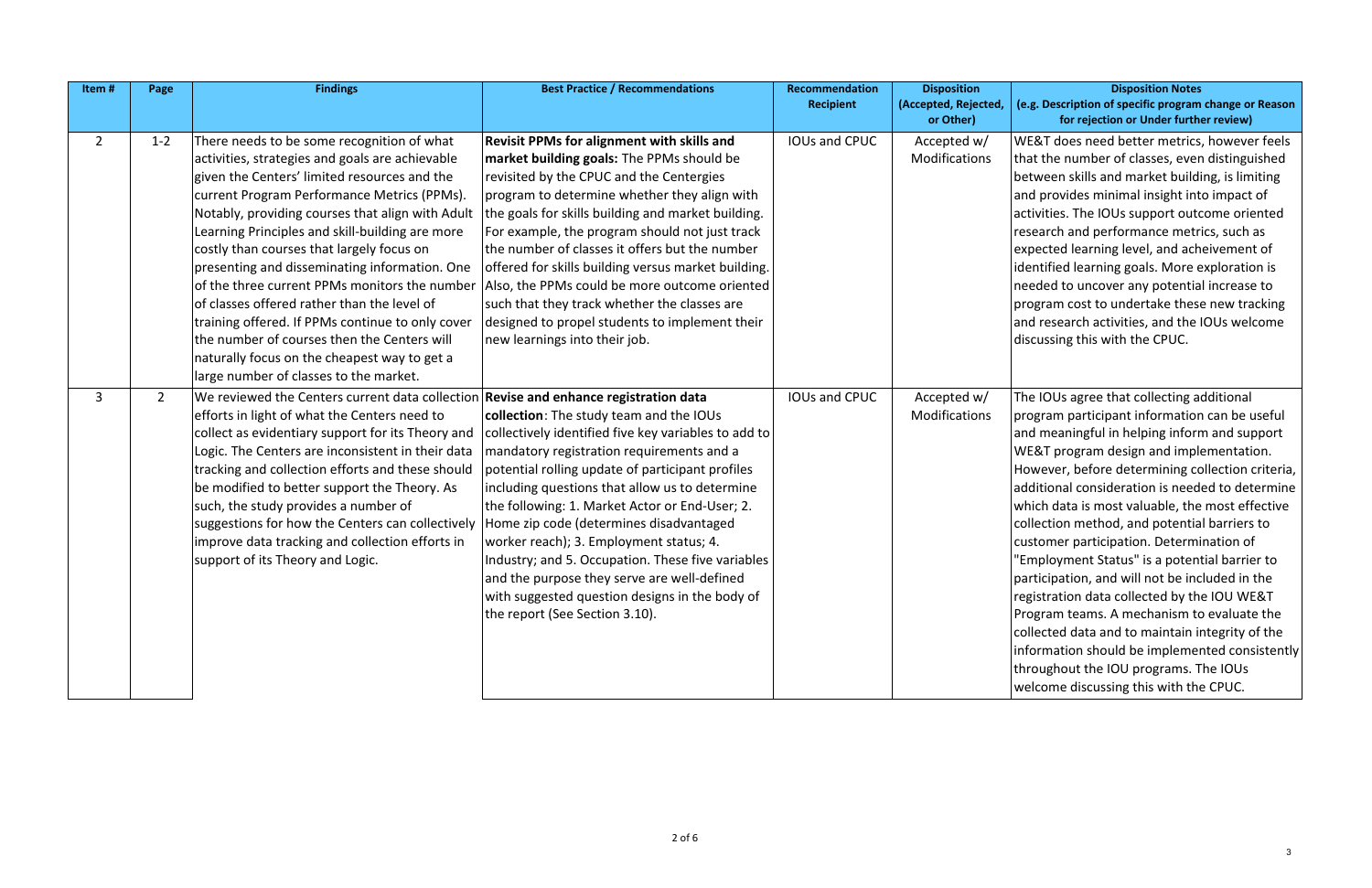The IOUs agree that collecting appropriate and  $\vert$  consistent program participant information is  $\vert$ useful in helping inform the categorization of courses by sector, learning objectives, required skills, etc. However, categories such as learning level (e.g. "beginner", "intermediate",

"advanced") are relative terms, and should be  $\vert$  used with caution, considering the intended audience, and more discussion is required throughout the IOU programs. The IOUs will work to implement these recommendations in 2016.

The IOUs agree that we should collect a common and consistent set of core data points  $from course evaluations, and reserve the$  $\left|$  flexibility to add custom questions dependent upon what the IOUs are trying to learn from the  $\left|$  surveys. The IOUs will work to implement these recommendations in 2016.

| Item# | Page           | <b>Findings</b> | <b>Best Practice / Recommendations</b>                                                                                                                                                                                                                                                                                                                                                                                                                                                                                                                                                                                                            | Recommendation<br><b>Recipient</b> | <b>Disposition</b><br>(Accepted, Rejected,<br>or Other) |
|-------|----------------|-----------------|---------------------------------------------------------------------------------------------------------------------------------------------------------------------------------------------------------------------------------------------------------------------------------------------------------------------------------------------------------------------------------------------------------------------------------------------------------------------------------------------------------------------------------------------------------------------------------------------------------------------------------------------------|------------------------------------|---------------------------------------------------------|
| 4     | $\overline{2}$ |                 | Revise and enhance center course tracking<br>databases: The study team recommends<br>changes for each IOU to ensure that appropriate<br>and consistent data is captured across all<br>Centers such as common categories to help<br>categorize courses by sector and learning level.<br>The detailed recommendations per IOU are<br>included in the body of the report (See Section<br>(3.10).                                                                                                                                                                                                                                                     | All IOUs                           | Accepted                                                |
| 5     | $\overline{2}$ |                 | Revise and enhance course feedback surveys:<br>Each Center administers a survey at the end of<br>each course for feedback. Each Center has<br>different survey design and data collection and<br>analysis procedures. The study team<br>recommends that the Centers move to one<br>survey design, data collection and analysis<br>method so that this data can be analyzed<br>electronically and on a statewide level. The<br>Centers should develop a concrete plan to<br>ensure this is implemented in 2014. The plan<br>should include a core set of questions that are<br>consistent across all Centers (See Section 3.10<br>for more detail) | All IOUs                           | Accepted                                                |

4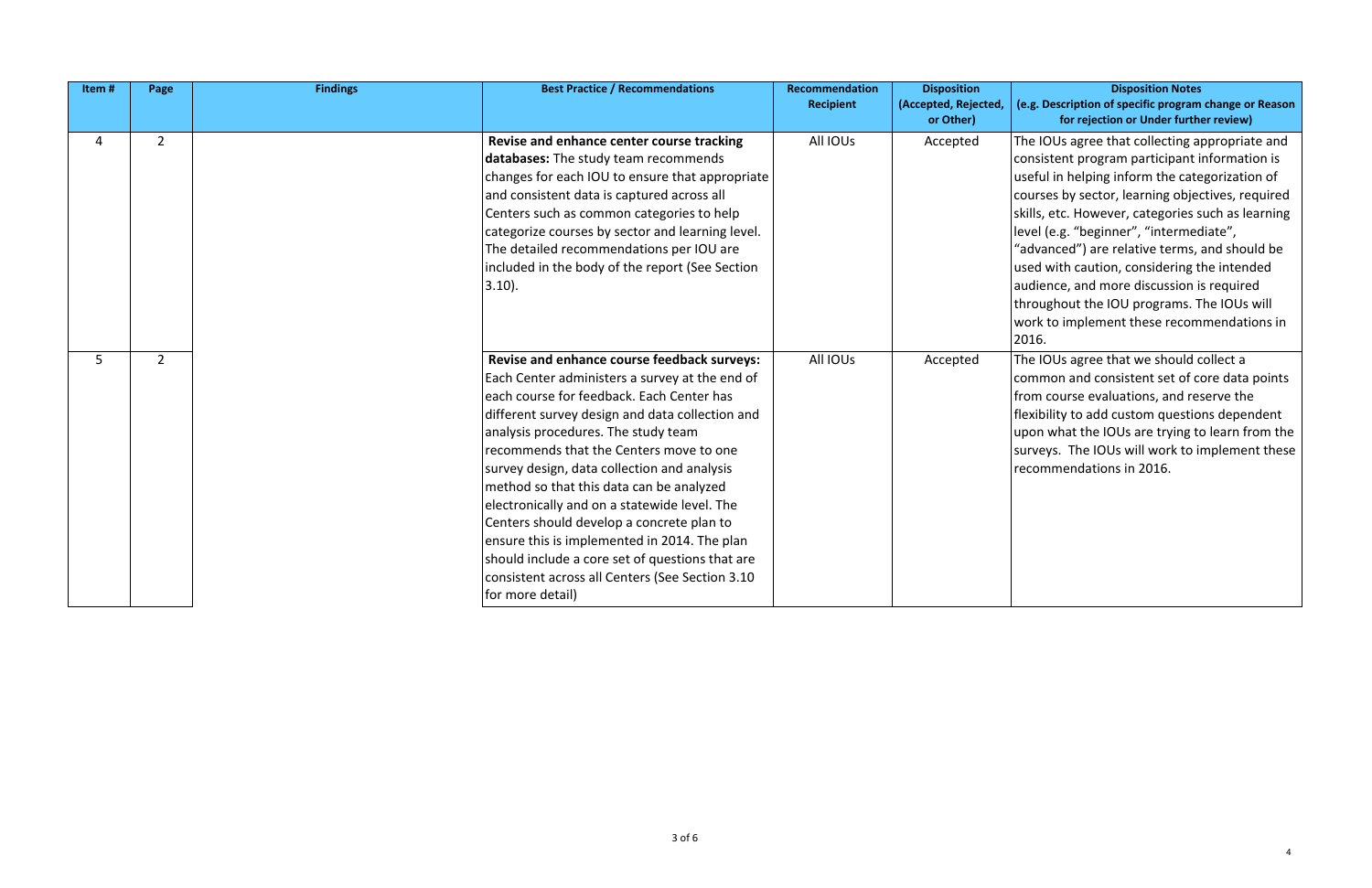The IOUs agree that the information collected from tool lending libraries should be common and consistent throughout the IOU programs. Questions would need to be designed around what the IOUs are trying to learn while supporting the purpose and goal of the tool  $\vert$ lending library. The IOUs feel the best design is  $\vert$  to have a core set of common questions, plus additional regional questions to account for  $\beta$  program implementation nuances, and the IOUs  $\frac{1}{1}$  reserve the flexibility to add custom questions to meet service territory specific needs. The IOUs will work to implement these recommendations in 2016.

 $\vert$ IOUs agree that consistency in tracking,  $\vert$ registration and feedback surveys can help in program design and evaluation. IOUs are  $\sqrt{\frac{1}{1}}$  assessing best ways to apply these recommendations for more consistency, considering the uniqueness within each IOU service territory. The IOUs will work to implement these recommendations in 2016.

| Item#          | Page           | <b>Findings</b> | <b>Best Practice / Recommendations</b>                                                                                                                                                                                                                                                                                                                                                                                                                                                                                                          | <b>Recommendation</b><br><b>Recipient</b> | <b>Disposition</b><br>(Accepted, Rejected,<br>or Other) |
|----------------|----------------|-----------------|-------------------------------------------------------------------------------------------------------------------------------------------------------------------------------------------------------------------------------------------------------------------------------------------------------------------------------------------------------------------------------------------------------------------------------------------------------------------------------------------------------------------------------------------------|-------------------------------------------|---------------------------------------------------------|
| 6              | $\overline{2}$ |                 | Revise and enhance tool lending library data<br>tracking: The tool lending libraries at each<br>Center collect inconsistent information and the<br>study team recommends that they collectively<br>improve the data tracking to support the<br>Program Theory and Logic and future energy<br>savings claims. Specific recommendations can be<br>found in Section 3.10.                                                                                                                                                                          | All IOUs                                  | Accepted                                                |
| $\overline{7}$ | $2 - 3$        |                 | Determine plan of action for making course<br>tracking, registration and feedback survey<br>changes: Notably, multiple past evaluations of<br>lthe Centers have recommended similar data<br>tracking and survey changes. We strongly<br>recommend that the Centergies program take<br>action to improve their data tracking systems.<br>This action is necessary for statewide<br>consistency and to allow for program<br>performance monitoring and evaluation. All of<br>the detailed improvements necessary can be<br>found in Section 3.10. | All IOUs                                  | Accepted                                                |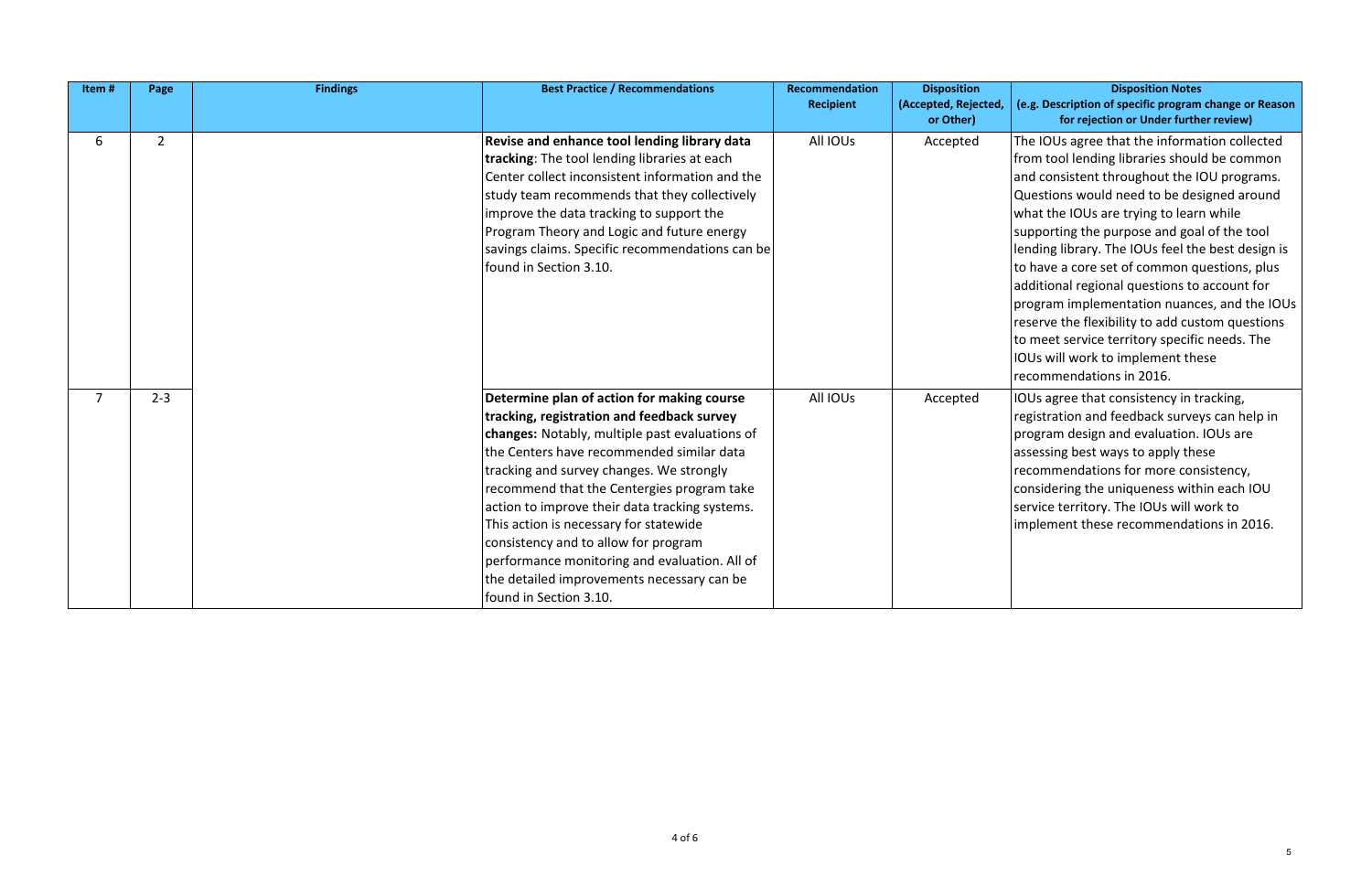| Item# | Page | <b>Findings</b>                                                                                   | <b>Best Practice / Recommendations</b>                   | Recommendation       | <b>Disposition</b>   |
|-------|------|---------------------------------------------------------------------------------------------------|----------------------------------------------------------|----------------------|----------------------|
|       |      |                                                                                                   |                                                          | <b>Recipient</b>     | (Accepted, Rejected, |
|       |      |                                                                                                   |                                                          |                      | or Other)            |
| 8     | 3    | The 2013-2014 WE&T research roadmap                                                               | Better define what programs are WE&T and                 | <b>IOUs and CPUC</b> | Accepted             |
|       |      | references two decisions (Decisions 12-05-015                                                     | what specific programs should respond to                 |                      |                      |
|       |      | and 12-08-044) that are relevant to Workforce                                                     | <b>WE&amp;T related policy decisions: The CPUC needs</b> |                      |                      |
|       |      | Education and Training initiatives. The WE&T                                                      | to better define what WE&T is and the IOUs               |                      |                      |
|       |      | roadmap called for the IOUs to initiate a study                                                   | need to determine whether a different taskforce          |                      |                      |
|       |      | to explore these decisions, how the IOUs have                                                     | or group needs to be created in order to best            |                      |                      |
|       |      | responded to the decisions thus far and what                                                      | respond to how WE&T is defined. The current              |                      |                      |
|       |      | options they might have for responding to them                                                    | program management and EM&V structure is                 |                      |                      |
|       |      | in the future. Since these decisions were                                                         | too fragmented across the Centers, Connections           |                      |                      |
|       |      | included in the WE&T roadmap it was initially                                                     | and IOU resource programs to efficiently                 |                      |                      |
|       |      | assumed they were directly relevant to the                                                        | respond to WE&T related directives from the              |                      |                      |
|       |      | Centergies activities. However, based on a                                                        | CPUC. Further, WE&T policy decisions need to             |                      |                      |
|       |      | deeper analysis of the Decisions, it is clear that                                                | clearly state who should respond to directives,          |                      |                      |
|       |      | these decisions are actually relevant to specific                                                 | i.e. the Centers, Connections or specific IOU            |                      |                      |
|       |      | IOU resource programs and not Centergies as                                                       | Resource Programs. The IOUs recommend a                  |                      |                      |
|       |      | much of the data collection activities should be                                                  | forum whereby the program teams and the                  |                      |                      |
|       |      | initiated by the specific programs rather than                                                    | WE&T team can sit down and discuss issues. It            |                      |                      |
|       |      | the WE&T team. Since the IOU WE&T Centergies would allow the WE&T team an opportunity to          |                                                          |                      |                      |
|       |      | M&E team initiated this research, the team was                                                    | understand the rebate program team training              |                      |                      |
|       |      | uncertain how far they should go with these                                                       | needs. Each month they could rotate through              |                      |                      |
|       |      | Decisions.                                                                                        | key contractor areas (i.e., HVAC, Lighting) and          |                      |                      |
|       |      |                                                                                                   | discuss what is working and what is not. The             |                      |                      |
|       |      | The study team investigated the 12-05-015                                                         | IOUs agree that this is vital to improving WE&T          |                      |                      |
|       |      | Decision in the context of three certifications for efforts however additional resources and time |                                                          |                      |                      |
|       |      | three specific sectors: CALCTP for the non-                                                       | are needed.                                              |                      |                      |
|       |      | residential lighting sector, BPI for the residential                                              |                                                          |                      |                      |
|       |      | whole house retrofit sector, QI/QM for the                                                        |                                                          |                      |                      |
|       |      | residential HVAC sector. This Decision will                                                       |                                                          |                      |                      |
|       |      | continue to be explored                                                                           |                                                          |                      |                      |
|       |      | through IOU and CPUC ED led research                                                              |                                                          |                      |                      |
|       |      | throughout 2014 and 2015. It is uncertain at this                                                 |                                                          |                      |                      |
|       |      | time whether there are any other certifications                                                   |                                                          |                      |                      |
|       |      | or sectors that should follow-up on this                                                          |                                                          |                      |                      |
|       |      | Decision.                                                                                         |                                                          |                      |                      |
|       |      |                                                                                                   |                                                          |                      |                      |

Today, the policy directives are not sufficiently  $\vert$  clear for the statewide WE&T team, leaving the  $WE&T$  program in a position to coordinate activities outside of its control. The IOUs welcome discussing this with the CPUC.